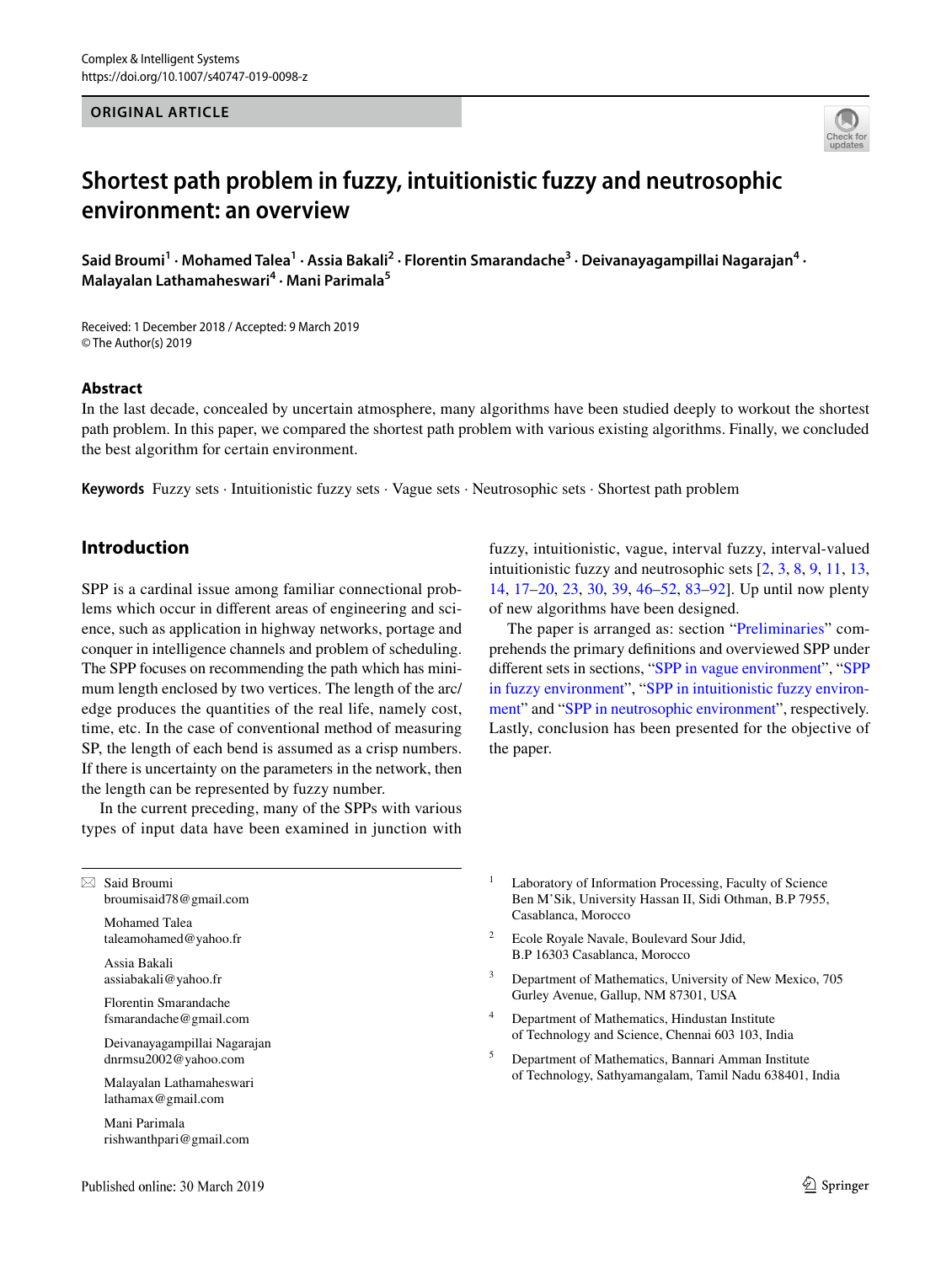## <span id="page-1-0"></span>**Preliminaries**

Here, we principally recollected some of the concepts connected to neutrosophic sets (NSs), single-valued neutrosophic sets (SVNSs) related to the present work. See especially [\[10](#page-5-11), [12](#page-5-12)] for further details and background.

<span id="page-1-1"></span>**Defnition 2.1.** Let *X* be a nonempty set. A fuzzy set *A* drawn from *X* is defned as,

$$
A = \{x, \mu_A(x) | x \in X\},\tag{1}
$$

where  $\mu_A : X \to [0, 1]$ , is called the membership function of *A* and defned over a universe of discourse *X*.

**Definition 2.2.** A type-2 fuzzy set, denoted by  $\overline{A}$  is characterized by a type-2 membership function  $\mu_{\overline{\lambda}}(x, u)$ , where  $x \in X, u \in J_x \subseteq [0, 1], \text{ i.e.,}$ 

$$
\overline{A} = \left\{ \left( (x, u), \mu_{\overline{A}}(x, u) \right) | x \in X, \quad \forall u \in J_x \subseteq [0, 1] \right\}.
$$
 (2)

**Defnition 2.3.** An interval-valued fuzzy set is a special case of type-2 fuzzy sets by representing the membership function  $\mu_{\overline{A}} = \left[ \mu_{\overline{A}}, \overline{\mu_{\overline{A}}} \right]$ , where  $\mu_{\overline{A}}$  is a lower membership function and  $\frac{1}{\mu_A}$  is an upper membership function. The area between these lower and upper membership functions is called a footprint of uncertainty (FOU), which represents the level of uncertainty of the set.

**Defnition 2.4.** Let *X* be a nonempty set. An intuitionistic fuzzy set (IFS)*A* in *X* is an object having the form

$$
A = \left\{ \langle x, \mu_A(x), \nu_A(x) \rangle | x \in X \right\},\tag{3}
$$

where the functions  $\mu_A(x), \nu_A(x) : X \to [0, 1]$  define the degree of membership and nonmembership, respectively, of the element  $x \in X$  to A, for the entire element  $x \in X$  0  $\leq \mu_A(x) + \nu_A(x) \leq 1$ . Also,  $\pi_A(x) = 1 - \mu_A(x) - \nu_A(x)$ is called the index of IFS, and is the degree of indeterminacy of  $x \in X$  to the IFS *A*, which expresses the lack of knowledge of whether *x* belongs to IFS or not. Also  $\pi_A(x) \in [0, 1]$ , i.e.,  $\pi_A(x)$  : *X* → [0, 1] and 0 ≤  $\pi_A(x)$  ≤ 1, ∀*x* ∈ *X*.

**Defnition 2.5.** An interval-valued intuitionistic fuzzy set (IVIFS) *A* in *X* is defned as an object of the form

$$
A = \left\{ \langle x, P_A(x), Q_A(x) \rangle | x \in X \right\},\tag{4}
$$

where the functions  $P_A(x)$  :  $X \to [0, 1], Q_A(x)$  :  $X \to [0, 1]$ denote the degree of membership and non-membership of *A*, respectively. Also,  $P_A(x) = [P_A^L(x), P_A^U(x)]$  and  $Q_A(x) = [Q_A^L(x), Q_A^U(x)]$ ,0 ≤  $P_A^U(x) + Q_A^U(x) \le 1$ ,  $\forall x \in X$ 

**Definition 2.6.** Let *U* be the universe,  $U = \{x_1, x_2, \dots, x_n\}$ , with a generic element of *U* denoted by  $x_i$ ,  $i = 1, 2, ..., n$ .

A vague set is defined as an object of the form  $A = \{ (x_i, T_A(x_i), F_A(x_i)) | x_i \in X \}$  in *U* is characterized by a truth membership function  $T_A$  and a false membership function *F<sub>A</sub>*, i.e., *T<sub>A</sub>* ∶ *U* → [0, 1], *F<sub>A</sub>* ∶ *U* → [0, 1], where  $T_A(x_i)$  is the lower bound on the grade of membership of  $\overline{x_i}$ ,  $\overline{F_A}(x_i)$  is the lower bound on the negation of  $x_i$ , derived from the evidence against  $x_i$  and  $T_A(x_i) + F_A(x_i) \leq 1$ . The grade of membership of  $x_i$  in the vague set *A* is bounded to the subinterval  $[T_A(x_i), 1 - F_A(x_i)]$  of the interval [0, 1]. The vague value  $\left[T_{A}^{T}(x_{i}), 1 - F_{A}(x_{i})\right]$  indicates that the exact grade of membership  $\mu_A(x_i)$  of  $x_i$  may be unknown. But it is bounded by  $T_A(x_i) \leq \mu_A(x_i) \leq 1 - F_A(x_i)$ .

**Definition 2.7.** An interval-valued vague set *A* over a universe of discourse *X* is defined as an object of the form  $A = \left\{ \left\langle x_i, \left[ T_A^L, T_A^U \right], \left[ F_A^L, F_A^U \right] \right\rangle | x_i \in X \right\}$ , where  $0 \leq T_A^L \leq T_A^U \leq 1$  and  $0 \leq T_A^U \leq T_A^L \leq 1$ . For each intervalvalued vague set *A*,  $\pi_A(x_i) = 1 - T_A^L(x_i) - F_A^L(x_i)$  and are called degree of hesitancy of  $x_i$ .

**Definition 2.8** Consider the space X consists of universal elements characterized by x. The NS A is a phenomenon which has the structure  $A = \{ (T_A(x), I_A(x), F_A(x)) / x \in X \}$ , where the three grades of memberships are from X to  $\vert$  <sup>-0</sup>,  $1^+$  [ of the element  $x \in X$  to the set A, with the criterion:

$$
-0 \le T_A(x) + I_A(x) + F_A(x) \le 3^+.
$$
 (5)

The functions, and are the truth, indeterminate and falsity grades which lie in real standard/non-standard subsets of ] −0, 1+[. Since there is a complication of applying NSs to realistic issues, Samarandache and Wang wt al. [[11,](#page-5-4) [12](#page-5-12)] proposed the notion of SVNS, which is a specimen of NS and it is useful for realistic applications of all the felds.

**Defnition 2.9.** Let *X* be the space of objects which contains global elements. A SVNS is represented by degrees of membership grades mentioned in Defnition [2.1.](#page-1-1) For all *x* in *X*,  $T_A(x)$ ,  $I_A(x)$   $F_A(x) \in [0, 1]$ . A SVNS can be written as

$$
A = \{ \langle x : T_A(x), I_A(x), F_A(x) \rangle \mid x \in X \}
$$
 (6)

**Definition 3.** Let *X* be a space of objects with generic elements in *X* denoted by *x*. An interval-valued neutrosophic set (IVNS) *A* in *X* is characterized by truth membership function,  $T_A(x)$ , indeterminacy membership function  $I_A(x)$ and falsity membership function  $F_A(x)$ . For each point *x* in  $X, T_A(x), I_A(x), F_A(x) \in [0, 1]$ , and an IVNS *A* is defined by

$$
A = \{ \langle [T_A^L(x), T_A^U(x)], [I_A^L(x), I_A^U(x)], [F_A^L(x), F_A^U(x)] \rangle | x \in X \},
$$
\n(7)\nwhere  $T_A(x) = [T_A^L(x), T_A^U(x)], I_A(x) = [I_A^L(x), I_A^U(x)]$  and  $F_A(x) = [F_A^L(x), F_A^U(x)].$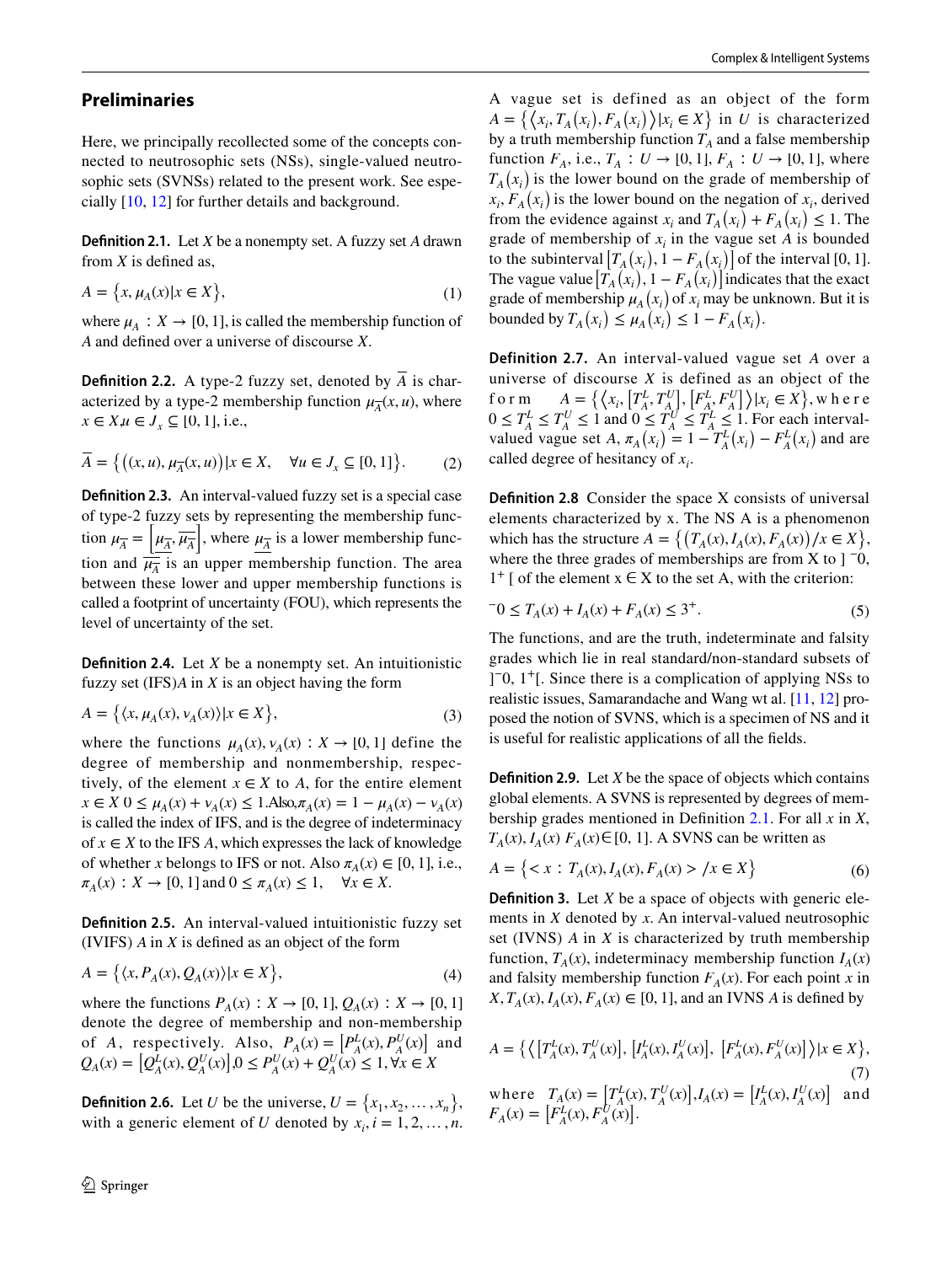#### <span id="page-2-0"></span>**SPP in vague environment**

A peculiar way for getting a shortest path (SP) of a given network was found by Dou et al. [\[26\]](#page-5-13). in 2008, where the sets are vague. Firstly, the authors recommended that the length of the SP was determined using vague sets from the source node (SN) to the destination node (DN) for conventional network with direction. Secondly, they calculated the degree of resemblance among the lengths of the vague paths under vague similarity measure. Finally, it was concluded that the path which has the greater degree of similarity is a SP. A novel algorithm was constructed to identify the SP in a directed graph (DG), where the distance between the arcs is considered as vague number in triangular measure rather than real number. In 2018, Rashmanlou et al. solved SPP using Euclidean distance for vague network [\[57\]](#page-6-3).

## <span id="page-2-1"></span>**SPP in fuzzy environment**

This part describes about various methods to solve SPP using fuzzy arc length by many authors. SPP can be solved in an optimized way for a given network using fuzzy logic as the real-world problems are uncertain in nature. Dubois and Prade solved fuzzy SPP (FSPP) using Floyd's and Ford's algorithms frstly [[5](#page-5-14)]. In the year 2000, Okada and soper introduced an algorithm to solve FSPP in terms of multiple labeling procedure [\[32\]](#page-5-15). Klein [[27\]](#page-5-16) projected a vital programming fuzzy algorithm based on recursive concept. Lin [[41](#page-6-4)] constructed a technique of fuzzy linear programming to fnd the fuzzy SP (FSPP) length of a network. Yao [\[42\]](#page-6-5) contemplated two diferent FSPP such as SPP using triangular fuzzy numbers (TFNs) and SPP using level  $(1-\beta 1-\alpha)$  interval-valued fuzzy numbers (IVFNs).

In 2003, the same author solved FSSP using two diferent types of methods, namely TFNs and level  $(1 - \beta, 1 - \alpha)$ interval-valued FNs (IVFNs). Nayeem and Pal introduced an algorithm to solve SPP using notoriety index, where the lengths of the arc were taken as interval numbers or TFNs [[44](#page-6-6)]. In the year 2005, Chuang recommended a novel idea to identify FSP by fnding the length of the FSP encompassed by all possible paths of a given network [\[38\]](#page-6-7). Kung et al. established new technique to handle FSPP by representing the arc length as TFN [\[40\]](#page-6-8). In 2009, Yadav and Biswas conferred a new method to solve SPP by considering the edge length as FN in a directed graph instead of real number. The authors constructed an algorithm to discover an optimal path by considering that both input and output are FNs [\[22\]](#page-5-17). Also in the same period, Lin solved SPP using interval-valued FNs and endorsed distance method of defuzzifcation [\[62\]](#page-6-9). In 2010, Pandian and Rajendran introduced path classifcation algorithm to fnd the minimal path by considering crisp or uncertain weights (TFNs) from one node to another. In this method, indeterminate nodes in the minimum path can be found without going backward and this is the major advantage. This would be very helpful for the decision-makers to omit indeterminate nodes [\[28\]](#page-5-18). Seda presented all-pairs SPP by applying fuzzy ranking method [\[25\]](#page-5-19). In 2012, Meenakshi and Kaliraja determined SP for IVFN (Interval Valued Fuzzy Network) [\[61\]](#page-6-10).

In 2013, Shukla projected Floyd's algorithm to solve SPP using a concept of fuzzy sets which is based on graded mean unifcation of FNs [\[21](#page-5-20)]. In 2014, Elizabeth and Sujatha introduced a novel approach to solve FSPP by fnding minimum arithmetic mean among IVFN matrices [\[31](#page-5-21)]. The same authors Huyen et al. gave a direction on establishing a design for SPP with TFNs as the edge weights. In this work, mathematical concept of the algorithm is developed on Defned Strict Comparative Relation Function for the set of TFNs [[56\]](#page-6-11). Nayeem proposed a novel expected value algorithm for the FSSP [\[60](#page-6-12)].

In 2015, Mukerje [[34](#page-6-13)] explored the fuzzy approach programming to solve FSPP. Here, the authors converted a single-objective fuzzy linear programming (SOFLP) by considering TFNs and TpFNs as the edge weight into crisp multi-objective Linear Programming (CMOLP). Anusuya and Sathya proposed a design for SPP where the arc lengths are type-2 fuzzy numbers (T2FNs) from SN to DN in a network [\[54\]](#page-6-14). Also, the authors established an algorithm for SPP using type reduction on the edges using centroid and center of gravity of FSwhich gives the FSP where the arc lengths are represented by discrete T2FN [[55](#page-6-15)]. Mahdavi et al. [[16\]](#page-5-22) applied dynamic programming method for fnding the shortest chain in a fuzzy network. In [[33\]](#page-6-16) Okada solved FSPPs by incorporating interactivity among path. Deng et al. [[53\]](#page-6-17) established fuzzy Dijikstra algorithm for solving SPP under uncertain environment. Dey et al. have contributed the following ideas: solved FSPP using IT2FSs (interval type-2 fuzzy set) as the edge weights, they have altered conventional Dijikstra's design by including impreciseness using IT2FSs to solve SPP from SN to DN, afford a new way for SPP in imprecise setting using IT2FSs for the edge weights and examined the path algebra and its generalized algorithm for FSPP [[6\]](#page-5-23). Meenakshi and Kaliraja described the SP for a network under the notion of interval valued fuzzy (IVF) where the SP in lower limit fuzzy networks coexists with the case for upper limit [[7\]](#page-5-24). In 2016, Dey et al. introduced a model to solve FSPP for using Interval Type-2 Fuzzy (IT2F) [\[59](#page-6-18)].In 2017, Biswas proposed IVFSP in a multi-graph [\[63](#page-6-19)]. In 2018, Eshaghnezhad et al. presented a frst scientifc paper for resolving of FSP by artifcial network model which has the property of the global exponential stability [\[82](#page-7-2)].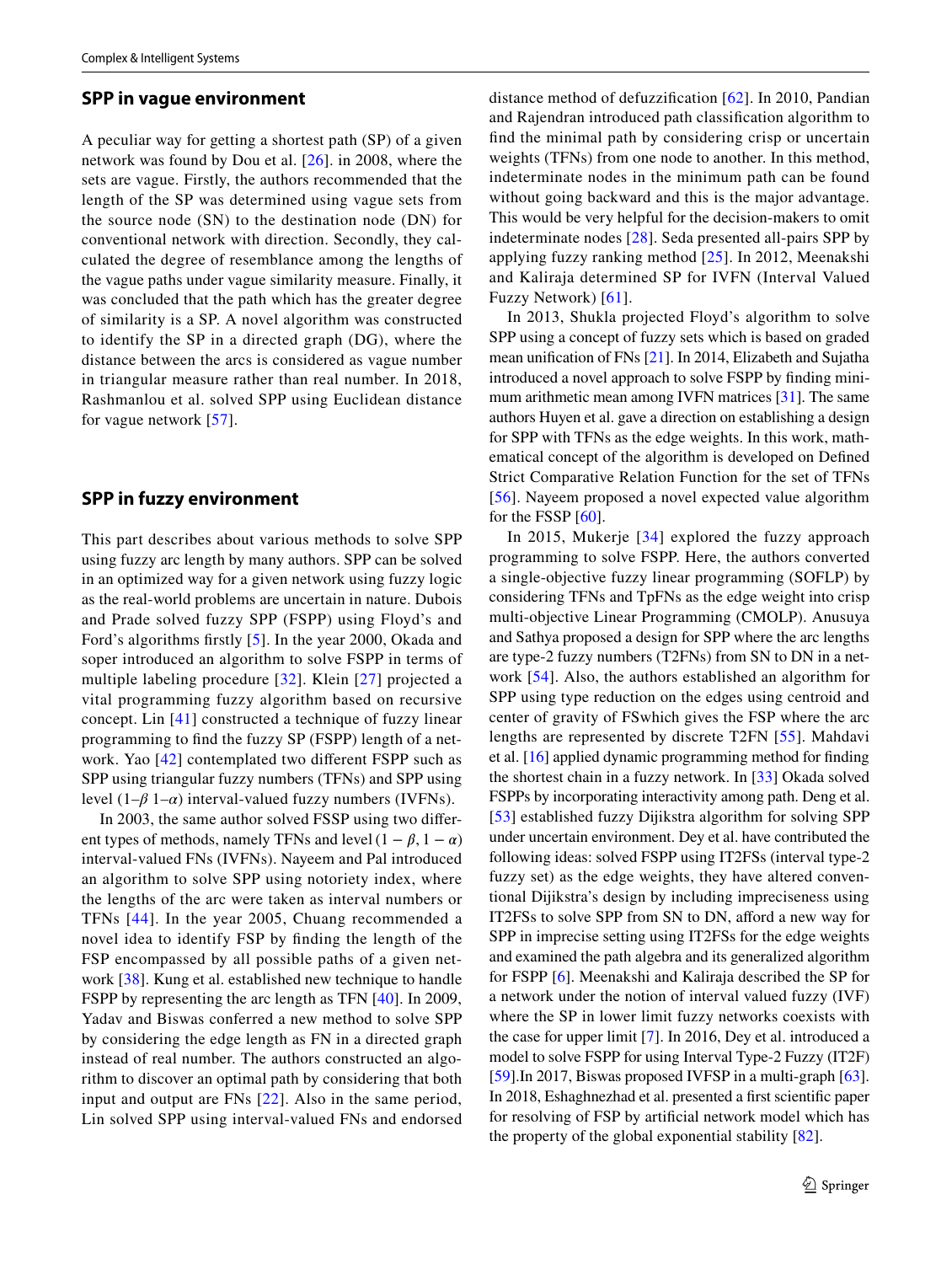#### <span id="page-3-0"></span>**SPP in intuitionistic fuzzy environment**

In this part, various methods have been disclosed in literature to handle the SPP by taking intuitionistic fuzzy (IF) as the arc lengths by diferent authors.

In 2007, Karunambigai et al. refned an approach found on dynamic programming to solve SPP using intuitionistic fuzzy graphs (IFGs) [\[24\]](#page-5-25). In 2010, Gani also established a technique to identify intuitionistic fuzzy shortest path (IFSP) for a given network [[3\]](#page-5-1). Mukherje pre-owned an interesting methodology to solve IFSPP using the idea of Dijikstra's algorithm and intuitionistic fuzzy hybrid Geometric (IFHG) operator [[45\]](#page-6-20). Majudmder and Pal [[30\]](#page-5-10) solved SPP for intuitionistic fuzzy network. In 2013, Biswas modifed an IF method for SPP in a realistic multigraph [[35](#page-6-21)]. Rangasamy et al. proposed score-based methodology to fnd the shortest hyper paths for a given network where hyper edges are characterized by IF weights without describing similarity measure and Euclidean distance [[43](#page-6-22)]. Babacioru conferred an algorithm to fnd the minimum arc length of an IF hyper path using MAPLE [[15](#page-5-26)]. In [\[29](#page-5-27)], Jayagowri and GeethaRamani solved SPP on a network with the use of Trapezoidal Intuitionistic Fuzzy Numbers (TpFNs).In 2014, Porchelvi and Sudha recommended a minimum path labeling algorithm to solve SPP using triangular IF number (TIFN) [[36](#page-6-23)]. Also, they proposed a new and diferent methodology to solve SPP with TIFNs, where the authors found the minimal edge using IF distance by applying graded mean integration and examined SPP from a particular vertex to all other ones in a network [\[37\]](#page-6-24). In 2015, Kumar et al. suggested a design to identify the SP and shortest distance in an IVIF graph where the nodes are taken as crisp numbers and edge weights are assigned by IVITpFNs (Interval Valued Intuitionistic Trapezoidal Fuzzy Numbers) [[1](#page-5-28)]. Kumar et al. proposed an algorithm for SPP using IVITpFN as the weights in a network [[58](#page-6-25)].

# <span id="page-3-1"></span>**SPP in neutrosophic environment**

The authors modeled a design to fnd the ideal path where the inputs and outputs are neutrosophic numbers (NNs) [[4\]](#page-5-29). In 2016, Broumi et al.solved SPP, by considering the edge weights as, SVTpNNs as the edge weights [[68](#page-6-26)], Triangular fuzzy neutrosophic numbers (TFNNs) [\[69\]](#page-6-27), bipolar neutrosophic set [\[70](#page-6-28)] and applied Dijikstra's method to solve NSPP and IVNSPP [[67](#page-6-29), [72](#page-6-30)]. In 2017, Broumi et al. solved SPP using SVNGs [[64\]](#page-6-31), by adopting SVTNNs and SVTpNNs [[65,](#page-6-32) [66\]](#page-6-33); found an optimal solution for the NSPP using trapezoidal data under neutrosophic environment [[68\]](#page-6-26), by SVNN; solved the MST problem [[73](#page-6-34)], by Trapezoidal fuzzy neutrosophic [\[74\]](#page-6-35); introduced a new notion of matrix design for MST in IVNG [\[79\]](#page-7-3); and introduced computational method to MST in IV bipolar neutrosophic setting [\[80\]](#page-7-4). Also in [\[75\]](#page-7-5), Broumi et al. proposed another algorithm to solve MST problem on a network with the use of SVTpNNs. Broumi et al. [\[76\]](#page-7-6) solved MST problem in a bipolar neutrosophic environment. Mullai et al. solved SPP by minimal spanning tree (MST) using BNS [[77](#page-7-7)]. In 2018, Broumi et al. applied IVNNs and BNS SPP for a given network [\[70](#page-6-28), [71\]](#page-6-36). Dey et al. proposed a novel design for MST for NGs which are undirected [\[78\]](#page-7-8). Jeyanthi and Radhika [[81](#page-7-9)] solved NSPP using Floyd's algorithm frstly. Basset et al. proposed a hybrid approach of neutrosophic sets and DEMATEL method for developing the criteria for supplier selection [[83](#page-7-0)]. Basset et al. introduced a novel method, to solve the fully neutrosophic linear programming problems [[84\]](#page-7-10). Basset et al. proposed three-way decisions based on neutrosophic sets and AHP-QFD framework for the problem supplier selection [\[85\]](#page-7-11). Basset et al. proposed a novel framework to evaluate cloud computing services [\[86\]](#page-7-12). Basset et al. introduced an extension of neutrosophic AHP-SWOT analysis for strategic planning and decision-making [[87](#page-7-13)]. Basset et al. proposed an approach of hybrid neutrosophic multiple criteria group decision-making for project selection. [\[88\]](#page-7-14). Basset et al. proposed a framework for a group decision-making problem, based on neutrosophic VIKOR approach for e-government website evaluation [\[89](#page-7-15)]. Basset et al. proposed an economic tool for quantifying risks in supply chain as a framework for risk assessment, management and evaluation [\[90\]](#page-7-16).

The following table confers four types of SPP containing FSPP, IFSPP and neutrosophic SPP (NSPP) and for the case of interval numbers to all the types of parameters.

| Short-<br>est path<br>problem<br>on network<br>with | Edges/<br>vertices                  | Indetermi-<br>nacy      | Ambiguity               | Uncertainty                           |
|-----------------------------------------------------|-------------------------------------|-------------------------|-------------------------|---------------------------------------|
| Crisp<br>param-<br>eters                            | Crisp Num-<br>ber (CN)              | Inadequate<br>to handle | Inadequate<br>to handle | Inadequate to<br>handle               |
| Crisp<br>Interval<br>Param-<br>eters                | Crisp<br>Interval<br>Number<br>(IN) | Inadequate<br>to handle | Inadequate<br>to handle | Inadequate to<br>handle               |
| Fuzzy<br>parame-<br>ters (FPs)                      | Fuzzy<br>Number<br>(FN)             | Unable to<br>deal       | Unable to<br>deal       | Able to deal<br>with uncer-<br>tainty |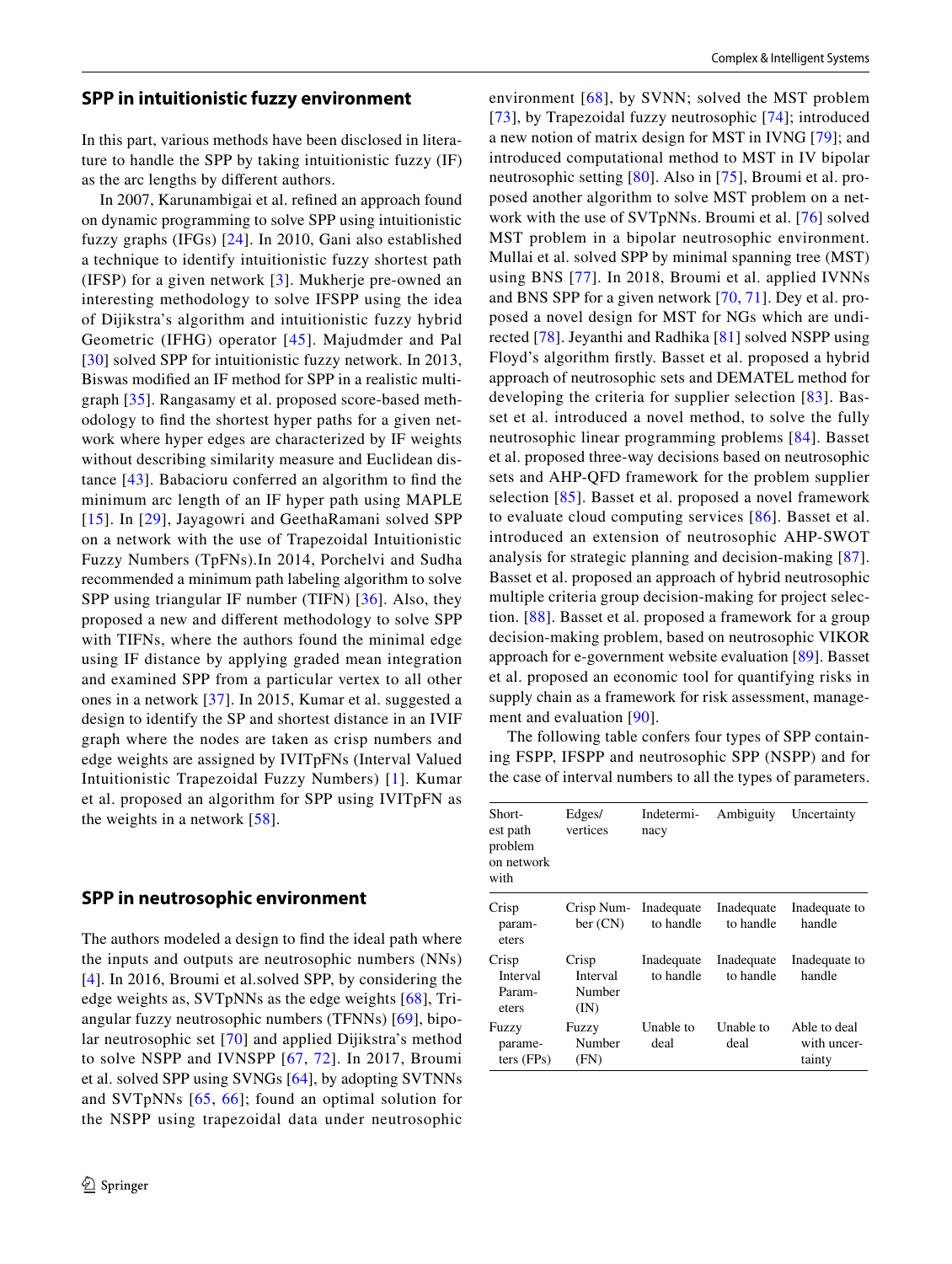| Short-<br>est path<br>problem<br>on network<br>with    | Edges/<br>vertices                                          | Indetermi-<br>nacy                              | Ambiguity                                                                                  | Uncertainty                                                                                              |
|--------------------------------------------------------|-------------------------------------------------------------|-------------------------------------------------|--------------------------------------------------------------------------------------------|----------------------------------------------------------------------------------------------------------|
| Interval FPs                                           | Interval<br>Fuzzy<br>Number<br>(IFN)                        | Unable to<br>deal                               | Unable to<br>deal                                                                          | Able to deal<br>with more<br>uncertainty,<br>as it has<br>lower and<br>upper mem-<br>bership<br>values   |
| Intuitionis-<br>tic fuzzy<br>param-<br>eters<br>(IFPs) | Intuitionis-<br>tic Fuzzy<br>Number<br>(IFN)                | Inadequate<br>to deal                           | Adequate<br>to deal                                                                        | Adequate to<br>deal                                                                                      |
| Interval<br><b>IFPs</b>                                | Interval<br>Intui-<br>tionistic<br>Fuzzy<br>Number<br>(IFN) | Inadequate<br>to deal                           | Adequate<br>to deal<br>clearly as<br>it has loer<br>and upper<br>mem-<br>bership<br>values | Adequate to<br>deal more<br>uncertainty<br>as it has<br>lower and<br>upper mem-<br>bership<br>functions  |
| Neutro-<br>sophic<br>parame-<br>ters (NPs)             | Neutro-<br>sophic<br>Number<br>(NN)                         | Able to<br>handle                               | Able to<br>handle                                                                          | Able to<br>handle                                                                                        |
| Interval<br><b>NPs</b>                                 | Interval<br>Neutro-<br>sophic<br>Number<br>(INN)            | Able to<br>handle<br>more<br>indeter-<br>minacy | Able to<br>handle<br>more<br>ambigu-<br>ity                                                | Able to han-<br>dle more<br>uncertainty<br>as it has<br>lower and<br>upper mem-<br>bership<br>functions. |

From the overhead table, it is seen that the available methods could not employed to solve NSPP from SN to DN for a given network with IVNN as the edge weights.

But neutrosophic environment can able to solve SPP efectively as it handles indeterminacy together with impreciseness and ambiguity to take the best decision in identifying the SP with the use of IVNN rather than single-valued NN. Effortlessly, the proposed algorithm can be adapted to any kind of NNs.

As the neutrosophic logic deals indeterminacy with the collected/given information, the algorithms proposed to fnd SPP may be the best one than other algorithms under fuzzy and intuitionistic fuzzy environments.

# **Advantages and limitations of diferent types of sets**

The below table expresses the capacity of various types of sets as an advantage and their incapability to handle some conditions or important situations towards to realistic problems.

| Various types of sets                          | Advantages                                                                                                                           | Limitations                                                                    |
|------------------------------------------------|--------------------------------------------------------------------------------------------------------------------------------------|--------------------------------------------------------------------------------|
| Crisp sets                                     | Can accurately<br>determine with no<br>hesitation                                                                                    | Cannot describe the<br>uncertain<br>Information                                |
| Fuzzy sets                                     | Can describe the<br>uncertain<br>Information                                                                                         | Cannot describe the<br>uncertain<br>Information with non-<br>membership degree |
| Interval valued fuzzy<br>sets                  | Can able to deal<br>interval data<br>instead of exact<br>data                                                                        | Cannot handle the<br>uncertain<br>Information with non-<br>membership degree   |
| Intuitionistic fuzzy<br>sets                   | Can describe the<br>uncertain<br>Information with<br>membership (MS)<br>and non-mem-<br>bership (NMS)<br>degrees simultane-<br>ously | Cannot describe the<br>sum of MS and<br>NMS degrees bigger<br>than 1           |
| Interval valued Intui-<br>tionistic fuzzy sets | Able to handle inter-<br>val data                                                                                                    | Cannot portray the<br>addition of MS and<br>NMS degrees bigger<br>than 1       |
| Vague sets                                     | Can describe uncer-<br>tain<br>Information with<br>grades of MS and<br>NMS at the same<br>time.                                      | Cannot describe the<br>sum of MS and<br>NMS degrees greater<br>than 1.         |
| Pythagorean fuzzy<br>sets                      | It has full space to<br>describe the sum<br>of MS and NMS<br>degrees greater<br>than 1                                               | Cannot describe the<br>square sum of MS<br>and NMS degrees<br>greater than 1   |
| Interval valued<br>Pythagorean fuzzy<br>sets   | Capable of dealing<br>interval data                                                                                                  | Unable to define the<br>square sum of MS<br>and NMS degrees<br>greater than 1  |
| Neutrosophic Sets                              | Able to deal indeter-<br>minacy of the data<br>and the optimized<br>solution can be<br>obtained com-<br>pletely.                     | Unable to handle<br>interval data                                              |
| Interval valued Neu-<br>trosophic sets         | Able to deal inde-<br>terminacy of the<br>interval data and<br>the optimized<br>solution can be<br>obtained.                         | Unable to handle<br>incomplete weight<br>information                           |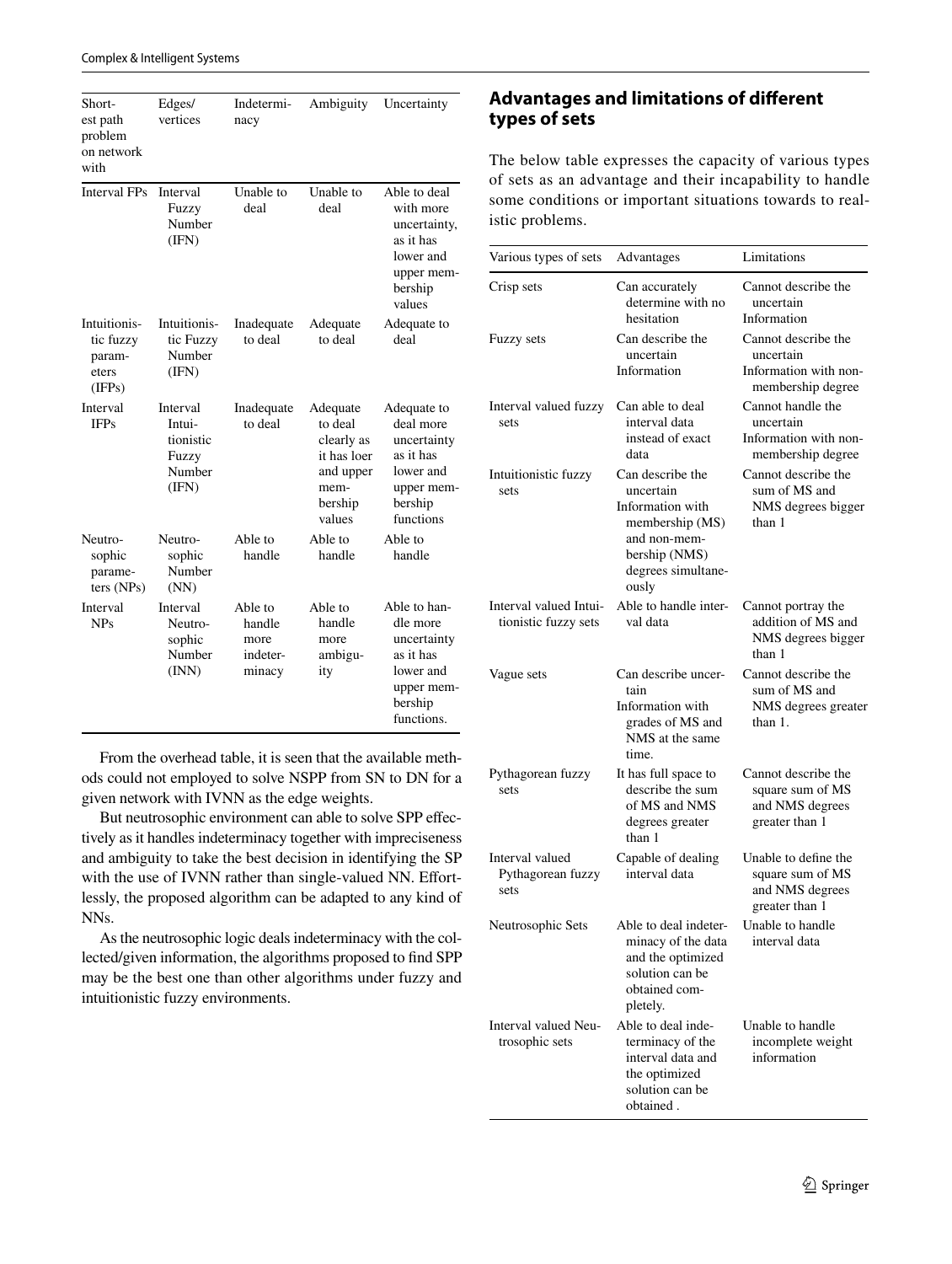# **Conclusion**

Crisp SPP (CSPP) can be adopted only if there exists certainty on the parameters of nodes and edges. If uncertainty exists in the arc, then the authors have been recommended to use FSPP. Later, FSPPs cannot be enforced for the certain message which is not endured and indecisive, and so the investigation invented the concept of IFSPP. Further when the information about the path is indetermined, uncertain and unreliable, neutrosophic concept has been implemented and obtained the solution for neutrosophic shortest path problem in the literature. All the existing algorithms developed by the reserachers. The algorithms have been used for various real world problems but occasionally not suitable for persuade situations. Hence, the recognized algorithms in various sets such as vague set (VS), FS, IFS and NS are forced. In real world, the researcher who has clear knowledge about the data can accept and implement the algorithms for solving SPP. This paper will be very helpful to the new researchers to propose novel concepts to solve the shortest path problem. In the future, based on this present study, new algorithms and frameworks will be designed to fnd the shortest path for a given network under various types of sets environments.

**Acknowledgements** The authors are very grateful to the chief editor and reviewers for their comments and suggestions, which are helpful in improving the paper.

**Open Access** This article is distributed under the terms of the Creative Commons Attribution 4.0 International License [\(http://creativeco](http://creativecommons.org/licenses/by/4.0/) [mmons.org/licenses/by/4.0/](http://creativecommons.org/licenses/by/4.0/)), which permits unrestricted use, distribution, and reproduction in any medium, provided you give appropriate credit to the original author(s) and the source, provide a link to the Creative Commons license, and indicate if changes were made.

# **References**

- <span id="page-5-28"></span>1. Kumar A, Kaur M (2011) A new algorithm for solving shortest path problem on a network with imprecise edge weight. Appl Appl Math 6(2):602–619
- <span id="page-5-0"></span>2. Kumar A, Kaur M (2011) Solution of fuzzy maximal fow problems using fuzzy linear programming. World Acad Sci Technol 87:28–31
- <span id="page-5-1"></span>3. Gani AN (2010) On searching intuitionistic fuzzy shortest path in a network. Appl Math Sci 69(4):3447–3454
- <span id="page-5-29"></span>4. Thamaraiselvi A, Santhi R (2016) A new approach for optimization of real life transportation problems in neutrosophic environment. Math Problems Eng. [https://doi.org/10.1155/2016/59507](https://doi.org/10.1155/2016/5950747) [47](https://doi.org/10.1155/2016/5950747)
- <span id="page-5-14"></span>5. Dubois D, Prade H (1980) Fuzzy sets and systems: theory and application. Academic Press, New York
- <span id="page-5-23"></span>6. Dey A, Pal A, Pal T (2016) Interval type 2 fuzzy set in fuzzy shortest path problem. Mathematics 4(62):1–19
- <span id="page-5-24"></span>7. Meenakshi AR, Kaliraja M (2012) Determination of the shortest path in interval valued fuzzy networks. Int J Math Arch 3(6):2377–2384
- <span id="page-5-2"></span>8. Smarandache F (2015) Refned literal indeterminacy and the multiplication law of sub-indeterminacies. Neutrosophic Sets Syst 9:58–63
- <span id="page-5-3"></span>9. Smarandache F (2015) Types of Neutrosophic Graphs and neutrosophicAlgebraicStructures together with their Applications in Technology, seminar. UniversitateaTransilvania din Brasov, Facultatea de Design de ProdussiMediu, Brasov, Romania 06 June 2015
- <span id="page-5-11"></span>10. Smarandache F (2006) Neutrosophic set—a generalization of the intuitionistic fuzzy set, Granular Computing. IEEE Int Conf 2006:38–42
- <span id="page-5-4"></span>11. Smarandache F (2011) A geometric interpretation of the neutrosophic set—a generalization of the intuitionistic fuzzy set, Granular Computing (GrC). IEEE Int Conf 2011:602–606
- <span id="page-5-12"></span>12. Wang H, Smarandache F, Zhang Y, Sunderraman R (2010) Single valued neutrosophic sets. Multispace Multistruct 4:410–413
- <span id="page-5-5"></span>13. Wang H, Smarandache F, Zhang YQ, Sunderraman R (2005) Interval neutrosophic sets and logic: theory and applications in computing. Hexis, Phoenix
- <span id="page-5-6"></span>14. Turksen I (1986) Interval valued fuzzy sets based on normal forms. Fuzzy Sets Syst 20:191–210
- <span id="page-5-26"></span>15. Barbacioru IC (2016) Using maple for determination minimum arc length of an intuitionistic fuzzy hyperpath. Ann Canstantin-Brzncusi Univ TarguJiu Eng Ser 4:81–85
- <span id="page-5-22"></span>16. Mahdavi I, Nourifar R, Heidarzade A, Amiri NM (2009) A dynamic programming approach for fnding shortest chains in a fuzzy network. Appl Soft Comput 9:503–511
- <span id="page-5-7"></span>17. Ye J (2014) Single-valued neutrosophic minimum spanning tree and its clustering method. J Intell Syst 23(3):311–324
- 18. Atanassov K (1986) Intuitionistic fuzzy sets. Fuzzy Sets Syst 20:87–96
- 19. Atanassov K (1999) Intuitionistic fuzzy sets: theory and applications. Physica, New York
- <span id="page-5-8"></span>20. Atanassov K, Gargov G (1989) Interval valued intuitionistic fuzzy sets. Fuzzy Sets Syst 31:343–349
- <span id="page-5-20"></span>21. Shukla KT (2013) Fuzzy Floyd's algorithm to fnd shortest route between nodes under uncertain environment. Int J Math Comput Appl Res 3(5):34–54
- <span id="page-5-17"></span>22. Yadav K, Biswas R (2009) On searching fuzzy shortest path in a network. Int J Recent Trends Eng 2(3):16–18
- <span id="page-5-9"></span>23. Zadeh L (1965) Fuzzy sets. Inform Control 8:338–353
- <span id="page-5-25"></span>24. Karunambigai MG, Rangasamy P, Atanassov K, Palaniappan N (2007) An intuitionistic fuzzy graph method for fnding the shortest path in networks. Adv Soft Comput 42:3–10
- <span id="page-5-19"></span>25. Seda (2006), Fuzzy all-pair shortest path problem. In: Proceedings of the computational intelligence, theory and applications international conference 9th fuzzy days in Dortmund, September 18–20, Germany, pp 395–404
- <span id="page-5-13"></span>26. Dou Y, Guo H, Zho J (2008) On the shortest path to solve the problem base on vague sets. In: Fifth international conference on fuzzy systems and knowledge discovery IEEE, 2008, pp.85-89
- <span id="page-5-16"></span>27. Klein CM (1991) Fuzzy shortest paths. Fuzzy Sets Syst 39:27–41
- <span id="page-5-18"></span>Pandian P, Rajendran P (2010) A new algorithm for Minimum path in a network. Appl Math Sci 4(54):2697–2710
- <span id="page-5-27"></span>29. Jayagowri P, GeethaRamani G (2014) Using trapezoidal intuitionistic fuzzy number to fnd optimized path in a network. Adv Fuzzy Syst.<https://doi.org/10.1155/2014/183607>
- <span id="page-5-10"></span>30. Majumder S, Pal A (2013) Shortest path problem on intuitionistic fuzzy network. Ann Pure Appl Math 5(1):26–36
- <span id="page-5-21"></span>31. Elizabeth S, Sujatha L (2014) Fuzzy shortest path problem based on interval valued fuzzy numbers matrices. IJMSEA 8(1):325–335
- <span id="page-5-15"></span>32. Okada S, Soper T (2000) A shortest path problem on network with fuzzy arc length. Fuzzy Sets Syst 109:129–140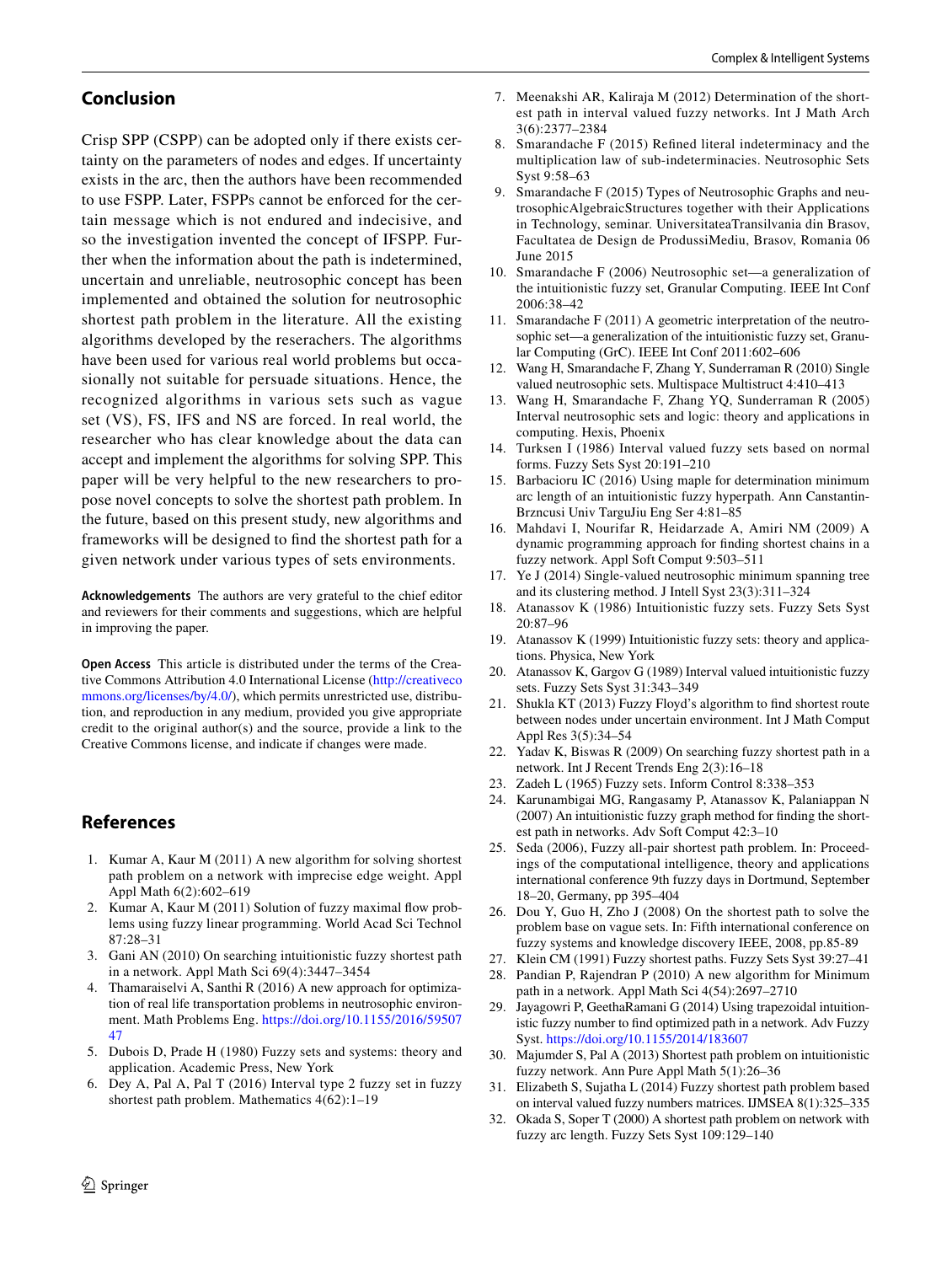- <span id="page-6-16"></span>33. Okada S (2004) Fuzzy shortest path problems incorporating interactivity among path. Fuzzy Sets Syst 142:335–357
- <span id="page-6-13"></span>34. Mukherjee S (2015) Fuzzy programming technique for solving the shortest path problem on networks under triangular and trapezoidal fuzzy environment. Int J Math Oper Res 7:549–576
- <span id="page-6-21"></span>35. Biswas SS, Alam B, Doja MN (2013) Real time multigraph for communication network: an intuitionistic fuzzy mathematical Model. J Comput Sci 9(7):847–855
- <span id="page-6-23"></span>36. Porchelvi S, Sudha G (2014) A new approach for fnding Minimum path in a network using triangular intuitionistic fuzzy number. Int J Curr Res 6(8):8103–8109
- <span id="page-6-24"></span>37. Porchelvi RS, Sudha G (2014) Modifed Approach on shortest path in intuitionistic fuzzy environment. Indian J Appl Res 4(9):341–342
- <span id="page-6-7"></span>38. Chuang TN, Kung JY (2005) The fuzzy shortest path length and the corresponding shortest path in a network. Comput Oper Res 32:1409–1428
- <span id="page-6-0"></span>39. Chuang TN, Kung JY (2006) A new algorithm for the discrete shortest path problem in a network. Appl Math Comput 174:1660–1668
- <span id="page-6-8"></span>40. Kung JY, Hiang TN, Lin CT (2006) Decision making on anetwork problem with fuzzy arc length, IMACS multiconference on computational engineering in System Application (CESA), October 4-6. Bejing, China
- <span id="page-6-4"></span>41. Lin K, Chen M (1994) The fuzzy shortest path problem and its most vital arcs. Fuzzy Sets Syst 58:343–353
- <span id="page-6-5"></span>42. Yao JS, Lin FT (2003) Fuzzy shortest path network problems with uncertain edge weights. J Inf Sci Eng 19:329–351
- <span id="page-6-22"></span>43. Rangasamy P, Akram M, Thilagavathi S (2013) Intuitionistic fuzzy shortest hyperpath in a network. Inf Process Lett 113:599–603
- <span id="page-6-6"></span>44. Nayeem SM, Pal M (2005) Shortest path problem on a network with imprecise edge weight. Fuzzy Optim Decis Mak 4:293–312
- <span id="page-6-20"></span>45. Mukherjee S (2012) Dijikstra's algorithm for solving the shortest path problem on networks under intuitionistic fuzzy environment. J Math Model Algorithm 11:345–359
- <span id="page-6-1"></span>46. Broumi S, Talea M, Bakali A, Smarandache F (2016) Single valued neutrosophic graphs. J New Theory N 10:86–101
- 47. Broumi S, Talea M, Bakali A, Smarandache F (2016) On bipolar single valued neutrosophic graphs. J New Theory N11:84–102
- 48. Broumi S, Talea M, Bakali A, Smarandache F (2016) Interval valued neutrosophic graphs. In: SISOM & ACOUSTICS 2016, Bucharest 12–13 May, pp 79–91
- 49. Broumi S, Bakali A, Talea M, Smarandache F (2016) Isolated single valued neutrosophic graphs. Neutrosophic Sets Syst 11:74–78
- 50. Broumi S, Smarandache F, Talea M, Bakali A (2016) An introduction to bipolar single valued neutrosophic graph theory. Appl Mech Mater 841:184–191
- 51. Broumi S, Talea M, Smarandache F, Bakali A (2016) Single valued neutrosophic graphs: degree, order and size. In: IEEE international conference on fuzzy systems (FUZZ), pp 2444–2451
- <span id="page-6-2"></span>52. Broumi S, Smarandache F (2014) New distance and similarity measures of interval neutrosophic sets. In: Information fusion (FUSION), 2014 IEEE 17th international conference, pp 1–7
- <span id="page-6-17"></span>53. Deng Y, Zhang Y, Mahadevan S (2012) Fuzzy Dijikstra algorithm for shortest path problem under uncertain environment. Appl Soft Comput 12:1231–1237
- <span id="page-6-14"></span>54. Anusuya V, Sathya R (2013) Type-2 fuzzy shortest path. Int J Fuzzy Math Arch 2:36–42
- <span id="page-6-15"></span>55. Anusuya V, Sathya R (2014) Type reduction on fuzzy shortest path problem. IJMCAR 4(6):53–60
- <span id="page-6-11"></span>56. Huyen VTT, Luan NT, Tuan LM (2014) Fuzzy shortest path algorithm based on comparative relation. Int J Comput Sci Netw Security 14(5):20–25
- <span id="page-6-3"></span>57. Rashmanlou O, Sahoo S, Borzoei RA, Pal M, Lakdashti A (2018) Computation of shortest path in a vague network by euclidean distance. J Multi Valued Logic Soft Comput 30:115–123
- <span id="page-6-25"></span>58. Kumar G, Balaji RK, Gandotra N (2015) Algorithm for shortest path problem in a network with interval-valued intuitionistic trapezoidal fuzzy number. Proc Comput Sci 70:123–129
- <span id="page-6-18"></span>59. Dey A, Pal A, Pal T (2016) Interval type-2 fuzzy set in fuzzy shortest path problem. Math Project Fuzzy Shortest Path Problem 4(62):1–19
- <span id="page-6-12"></span>60. Nayeem SKA (2014) A new expected value model for the FSSP. Adv Intell Syst Comput 236:209–215
- <span id="page-6-10"></span>61. Meenakshi AR, Kaliraja M (2012) Determination of shortest path in interval valued fuzzy networks. Int J Math Arch 3(6):2377–2384
- <span id="page-6-9"></span>62. Lin FT (2009) Shortest path problem based on interval-valued fuzzy numbers and signed distance defuzzifcation method. In: 2009 Fourth international conference on innovative computing, information and control, pp 605–608
- <span id="page-6-19"></span>63. Biswas SS (2017) Interval valued fuzzy shortest path in a multigraph, oriental. J Comput Sci Technol 10(2):364–370
- <span id="page-6-31"></span>64. Broumi S, Bakali A, Talea M, Smarandache F (2017) Shortest path problem on single valued neutrosophic graphs. In: 2017 International symposium on networks, computers and communications, pp 1–8
- <span id="page-6-32"></span>65. Broumi S, Bakali A, Talea M, Smarandache F, Vladareanu L (2016) Computation of shortest path problem in a network, with SV-trapezoidal neutrosophic numbers. In: Proceedings of the 2016 international conference on advanced mechatronic systems, Melbourne, Australia, pp 417–422
- <span id="page-6-33"></span>66. Broumi S, Bakali A, Talea M, Smarandache F (2017) Shortest path problem in a network with SV-triangular neutrosophic numbers. In: 2017 IEEE international conference on innovations in intelligent systems and applications, Gdynia, Poland, 2017, pp 426–431
- <span id="page-6-29"></span>67. Broumi S, Bakali A, Talea M, Smarandache F (2016) Applying Dijkstra algorithm for solving neutrosophic shortest path problem. In: Proceedings of the 2016, international conference on advanced mechatronics systems, melbourne, Australia, 2016, pp 412–416
- <span id="page-6-26"></span>68. Broumi S, Bakali A, Talea M, Smarandache F (2017) Shortest path problem under trapezoidal neutrosophic information. In: Computing conference, 2017, pp 142–148
- <span id="page-6-27"></span>69. Broumi S, Bakali A, Talea M, Smarandache F, Vladareanu L (2016) Shortest path problem under triangular fuzzy neutrosophic information. In: 10th International conference on software, knowledge, information management and applications, pp 169–174
- <span id="page-6-28"></span>70. Broumi S, Bakali A, Talea M, Smarandache F, Ali M (2016) Shortest path problem under bipolar neutrosophic setting. Appl Mech Mater 859:59–66
- <span id="page-6-36"></span>71. Broumi S, Bakali A, Talea M, Smarandache F, Krishnan Kishore KP, Sahin R (2018) Shortest path problem under interval valued neutrosophic setting. J Fundam Appl Sci 10(4S):168–174
- <span id="page-6-30"></span>72. Broumi S, Talea M, Bakali A, Smarandache F (2016) Application of Dijkstra algorithm for solving interval valued neutrosophic shortest path problem. In: IEEE symposium series on computational intelligence, pp 1–6
- <span id="page-6-34"></span>73. Broumi S, Bakali A, Talea M, Smarandache F, Dey A, Son L (2018) Spanning tree problem with neutrosophic edge weights. Proc Comput Sci 127:190–199
- <span id="page-6-35"></span>74. Broumi S, Bakali A, Talea M, Smarandache F, Ulucay V (2017) Minimum spanning tree in trapezoidal fuzzy neutrosophic environment. In: 8th international conference on innovations in bioinspired computing and applications, pp 25–35